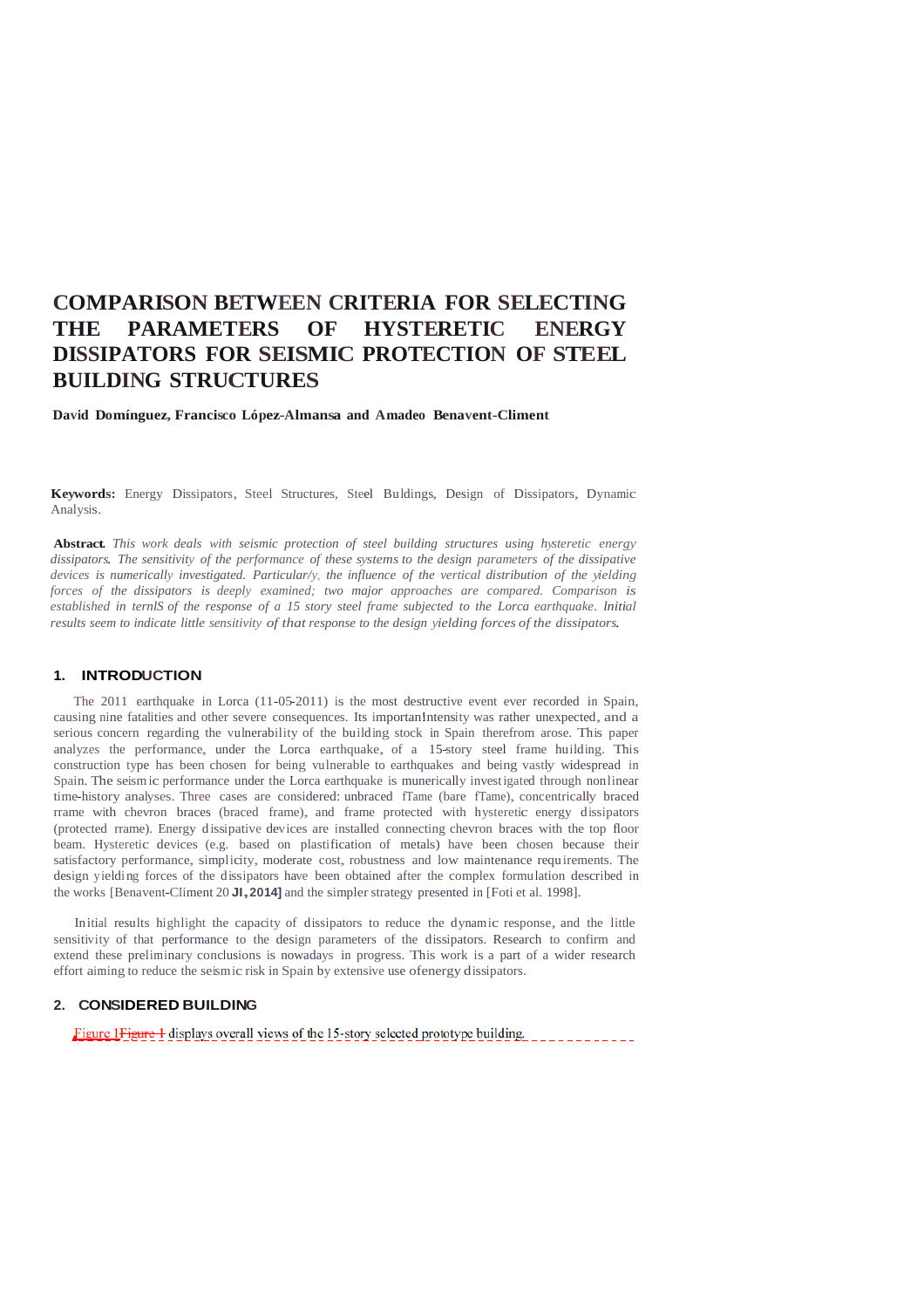

Figure 1 Selected 15-story prototype building

Figure 1Figure 1 shows that the considered building has 15 levels and possess frame structures in both directions. Figure 1 Figure 4. a displays a plan view; this sketch shows that there are four two-bay seismic frames in  $x$  direction (inner and outer frames) and two four-bay seismic frames in  $y$  direction (outer frames). The other frames and bays have hinged connections and do not contribute significantly to the lateral resistance. Span-length is both directions is 6 m; first floor height is 4 m; in upper floors, height is 3 m. Spacing between joists is 1.50 m.

The building has been designed [López Almansa, Montaña 2014; Montaña 2014] for a seismic acceleration 0.15 g and soft soil type (with soil coefficient 1.67); corner period of design spectrum is 3 s. The importance is "normal" (dwelling, administrative or commercial use). Dead load has been assumed as 2.5 kN /  $m^2$  (slab self-weight) + 1.5 kN /  $m^2$  (partitioning walls) + 1 kN /  $m^2$  (facilities) + 1.5 kN /  $m^2$ (cladding system, distributed along the whole surface of the facade). Live load is  $L = 2$  kN / m<sup>2</sup>: 50% of this load is considered to act simultaneously with the seismic action. In spite that the building is symmetric, 5% accidental eccentricity is considered. Damping factor is 5%. Response reduction factor is 4.5. Design inter-story drift is 1%; this condition is the most restrictive.

Columns, beams and joists are made of W sections and braces are made with square hollow sections (HSS). Joists are  $W10\times15$ . In seismic frames, beam-column connections are pre-qualified according to [FEMA-350 2000]; the chosen type is "Welded Unreinforced Flange Bolted Web" (WUF-B), commonly known as "California post-Northridge" connection. Shear studs connecting the steel deck with the supporting horizontal members are placed only in the non-seismic elements, e.g. the joists  $(y$ direction) and those beams that do not belong to the seismic frames  $(x$  and  $y$  directions). This solution is basically intended for guaranteeing the diaphragm effect of the slabs (under lateral loading) rather than for increasing the bending stiffness and strength of beams and joists (under gravity loads). Columns are made of A-572 steel  $(f_v = 342 \text{ MPa})$  while beams and joists are made of A-36 steel  $(f_v = 248 \text{ MPa})$ ; this difference attempts getting earlier failures in the beams than in the columns. The compressive strength of the topping concrete is  $f_c = 21$  MPa; the depth of the steel deck is  $50 + 70$  mm (120 mm concrete depth) and its thickness is 0.75 mm. Table 1 Table 1 displays the structural steel profiles for main structural members. The weight of the building is  $51707$  kN (dead load alone). Fundamental periods in x and y directions are 1.321 and 1.303 s, respectively.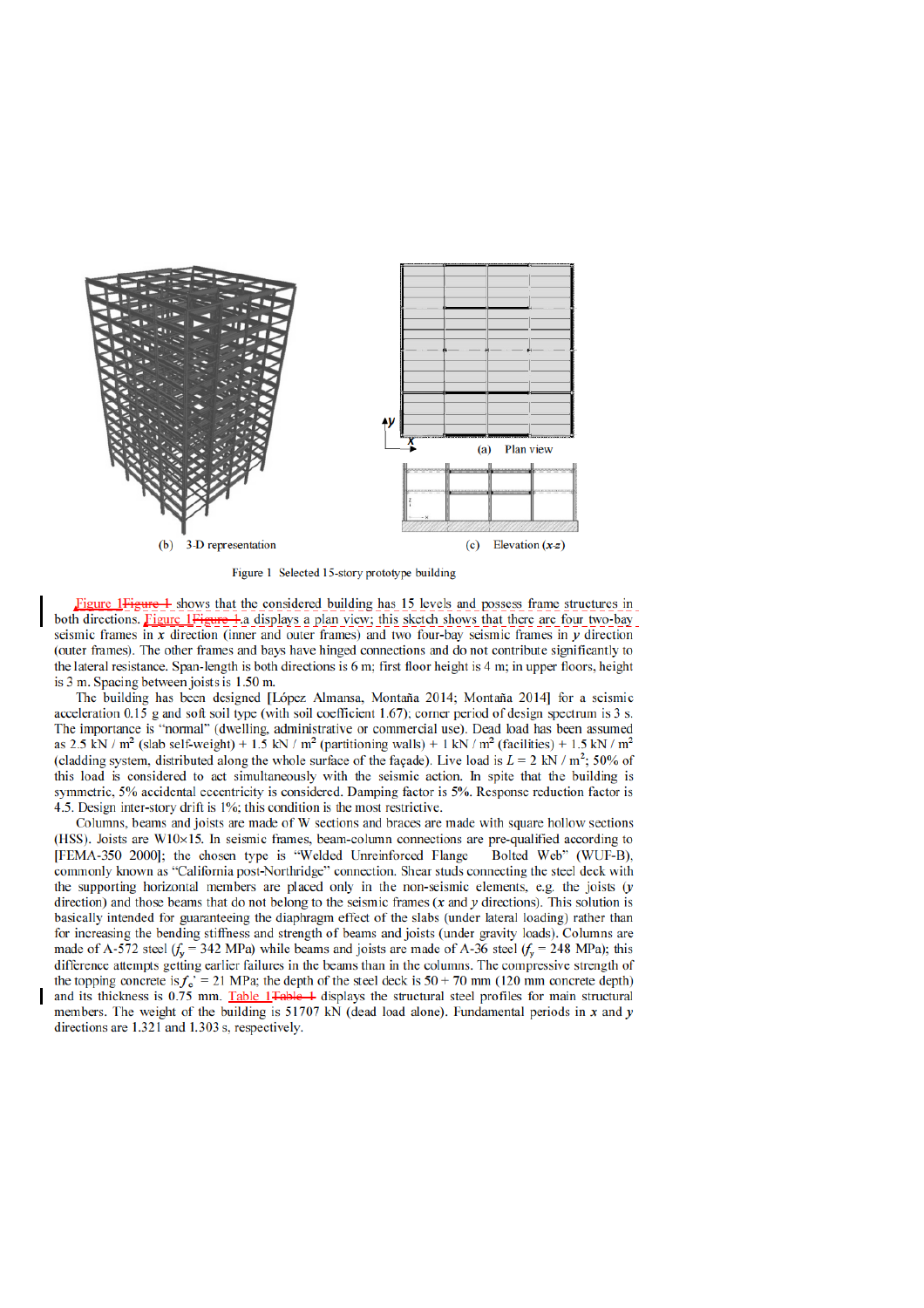| <b>Floor No.</b> | <b>Columns</b>    | <b>Beams</b>        | <b>Braces</b>           |  |
|------------------|-------------------|---------------------|-------------------------|--|
| $1 - 3$          | W $14 \times 605$ | $W36 \times 330$    | HSS $12" \times 5/8"$   |  |
| $4 - 5$          | W $14 \times 550$ | W 36 $\times$ 300   | HSS $12" \times 1/2"$   |  |
| $6 - 7$          | W $14 \times 500$ | W 36 $\times$ 280   | HSS $12" \times 3/8"$   |  |
| $8-9$            | W $14 \times 455$ | W 36 $\times$ 260   | HSS $12" \times 5/16"$  |  |
| $10 - 11$        | W $14 \times 426$ | $W$ 33 $\times$ 241 | HSS $12" \times 1/4"$   |  |
| $12 - 13$        | W $14 \times 398$ | $W$ 33 $\times$ 221 | HSS $12" \times 3/16"$  |  |
| $14 - 15$        | W $14 \times 370$ | W $30 \times 211$   | HSS $10'' \times 1/4''$ |  |

#### **PROPOSED PROTECTION SYSTEM** 3

The proposed strategy consists of incorporating chevron steel bracing members and to installing energy dissipators in the connections between each bracing and the above beam; with this arrangement, the dissipative devices experience relevant strains under interstory drift motions since each bracing unit consists of the series combination of two braces and one energy dissipator. Figure 2 Figure 2 displays a solution where braces and dissipators are placed on each seismic frame (to obtain plan symmetry and torsion strength) and on each story (to obtain vertical uniformity); energy dissipators are represented as - Although any type of dissipative device might be employed, only hysteretic dissipators (e.g. its dissipative behavior is based on plastification of metals, commonly steel) are considered in this research. This decision has been taken since those devices are cheap, robust, simple, and have repeatedly proven its efficiency and reliability; as well, many devices have been proposed and a number of experiments, numerical simulations and applications have been reported.



Figure 2 Proposed seismic protection using energy dissipators

The solution described in Figure  $2$ Figure  $2$  can be used either for seismic design of new buildings or for retrofit of existing ones.

### **4 DESIGN CRITERIA FOR THE HYSTERETIC DISSIPATIVE DEVICES**

The energy that can be dissipated in the whole building in a given direction cannot be obtained by merely adding the capacities of each story; it depends on the distribution, among the different stories, of the dissipated energy and on the accidental eccentricities between their centers of mass and rigidity. To cope with this issue, a number of formulations to select the variation, along the building height, of the design initial (elastic) stiffness and yielding forces of the dissipative and bracing members have been proposed; in this paper, the approach in the works [Benavent-Climent 2011, 2014] is considered. This formulation is an energy-based procedure in which the required base shear force to be provided by the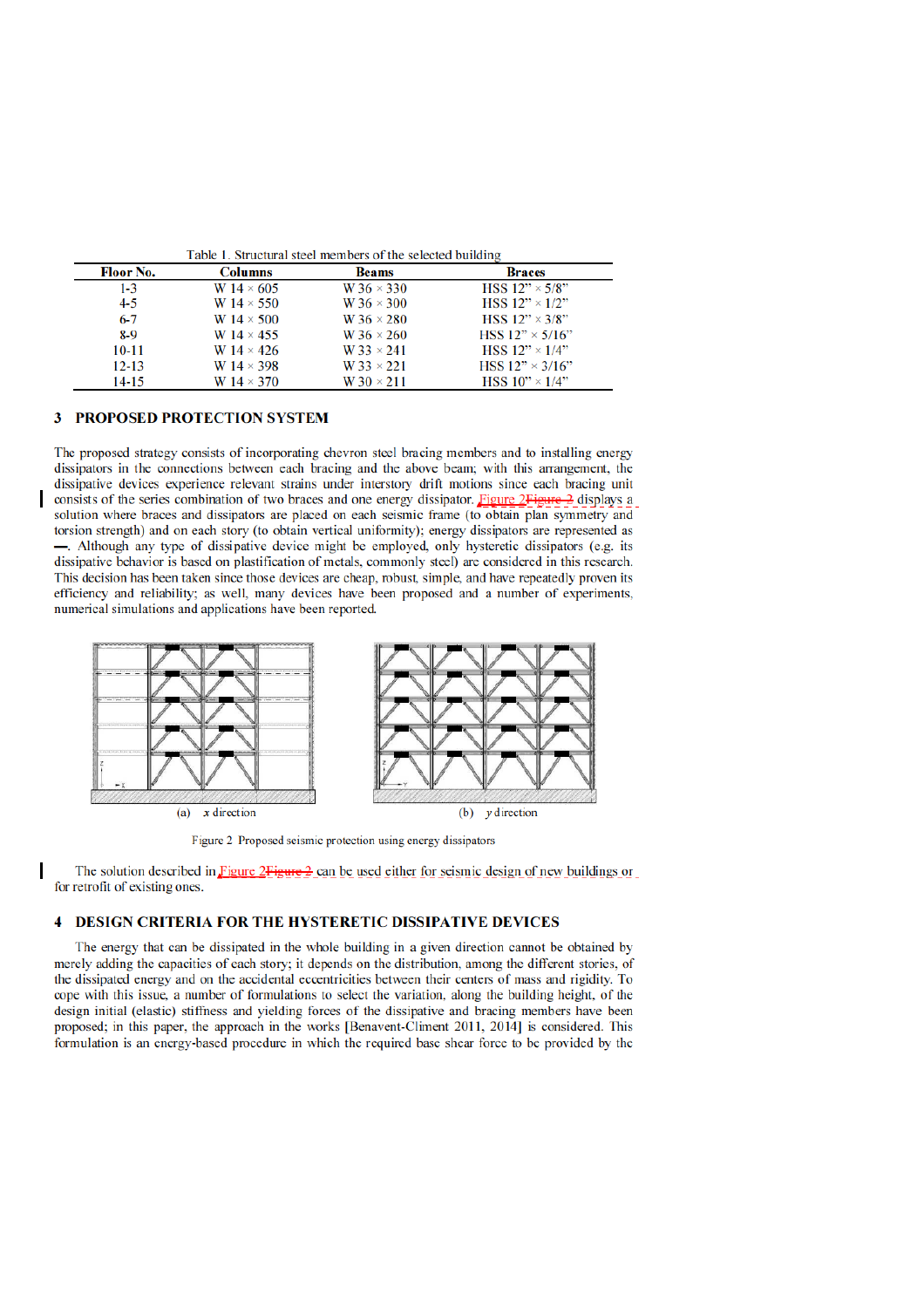dampers is obtained by establishing the energy balance of the system, and the total lateral strength distribution (i.e. frame + dampers) is determined to provide a rather uniform distribution of the cumulative ductility η in each level along the building height. The latter is achieved by adopting as lateral strength distribution the maximum shear-force distribution in an equivalent elastic undamped shear strut with similar lateral stiffness distribution along its height, subjected to a bilinear energy input spectrum. In this procedure, the earthquake hazard is characterized in terms of input energy and several seismological parameters (predominant period of the soil  $T_G$ ,  $I_D$  index [Manfredi 2001], etc.) that take into account the proximity of the earthquake to the source. The study has been carried out for near-fault inputs with dimensionless index  $I_D = 7.5$ , medium stiffness soil with predominant period  $T_G = 0.52$  s, input energy in terms of equivalent velocity  $V_D = 64.6$  cm/s and ratio between the hysteretic and input energies  $V_E / V_D$  = 0.7 [Akiyama 1985]. Value of  $V<sub>D</sub>$  has been obtained from the reference [Benavent-Climent et al. 2002] for moderate seismicity regions of Spain, like Lorca. The obtained values of the yielding forces of the dissipators are compared with those arising from the simpler formulation in [Foti et al. 1998]. This approach relies on representing the effect of the expected seismic action in terms of equivalent static forces; then, the yielding force at each story is selected as a given percentage of the corresponding internal shear forces in each set of dissipators in a given story and direction.

Table 2<del>Table 2</del> displays the design yielding forces and initial stiffness of the dissipative devices in two major cases: in the complex approach described in [Benavent-Climent 2011, 2014] and in the simplified method in [Foti et al. 1998]. In this last case, three criteria are considered for the vertical variation of the pushing forces: triangular, uniform and sinusoidal. In the complex approach, corner period  $T_{\text{G}} = 0.52$  s. As shown in Table 2Table 2, the same base shear yielding force (2920 kN) is assumed in the four cases. Figures in Table  $2$ Table 2 correspond to x direction; yielding forces in a single floor and in a single two-bay frame. Since the simplified method does not determine initial stiffness, the same ratio between yielding forces and initial stiffness has been assumed.

| Table 2. Design yielding forces (KFV)/ initial strilless (KFV/film) of the hystercite dissipators |                                        |             |                |              |  |  |  |
|---------------------------------------------------------------------------------------------------|----------------------------------------|-------------|----------------|--------------|--|--|--|
|                                                                                                   | Design criterion                       |             |                |              |  |  |  |
| Floor No.                                                                                         | <b>Benavent Climent</b><br>2011, 2014] | Triangular  | <b>Uniform</b> | <b>Sinus</b> |  |  |  |
|                                                                                                   | 2920/2229                              | 2920 / 2229 | 2920 / 2229    | 2920 / 2229  |  |  |  |
| 2                                                                                                 | 2830/1338                              | 2895/1369   | 2725 / 1288    | 2065/976     |  |  |  |
| 3                                                                                                 | 2737/836                               | 2847/870    | 2531/773       | 1460/446     |  |  |  |
| 4                                                                                                 | 2640/669                               | 2774/703    | 2336/592       | 1117/283     |  |  |  |
| 5                                                                                                 | 2537/446                               | 2676/470    | 2141/376       | 902/159      |  |  |  |
| 6                                                                                                 | 2426/393                               | 2555/414    | 1947/315       | 756 / 122    |  |  |  |
| 7                                                                                                 | 2304 / 334                             | 2409/349    | 1752/254       | 650/94       |  |  |  |
| 8                                                                                                 | 2169/268                               | 2238/277    | 1557/192       | 570/70       |  |  |  |
| 9                                                                                                 | 2016/239                               | 2044 / 242  | 1363/162       | 507/60       |  |  |  |
| 10                                                                                                | 1842 / 191                             | 1825/189    | 1168/121       | 457/47       |  |  |  |
| 11                                                                                                | 1642 / 191                             | 1582/184    | 973/113        | 416/48       |  |  |  |
| 12                                                                                                | 1409 / 178                             | 1314/166    | 779/98         | 381/48       |  |  |  |
| 13                                                                                                | 1138 / 177                             | 1022/159    | 584/91         | 352/55       |  |  |  |
| 14                                                                                                | 819/177                                | 706/153     | 389/84         | 327/71       |  |  |  |
| 15                                                                                                | 444 / 172                              | 365/141     | 195/76         | 305/118      |  |  |  |

Table 2. Design yielding forces  $(kN)$  / initial stiffness  $(kN/mm)$  of the hysteretic dissipators

### 5 LORCA EARTHQUAKE

2011 Lorca earthquake (11-05-2011) is the most damaging seismic event ever recorded in Spain [IGN 2011]. Its magnitude is rather moderate ( $M_w = 5.1$ ; [IGME 2011]), therefore, the intensity is mostly contributed by other circumstances as the extremely shallow hypocenter (the hypocentral depth is estimated as 2 km), the high proximity between the epicenter and the city center (2.9 km until the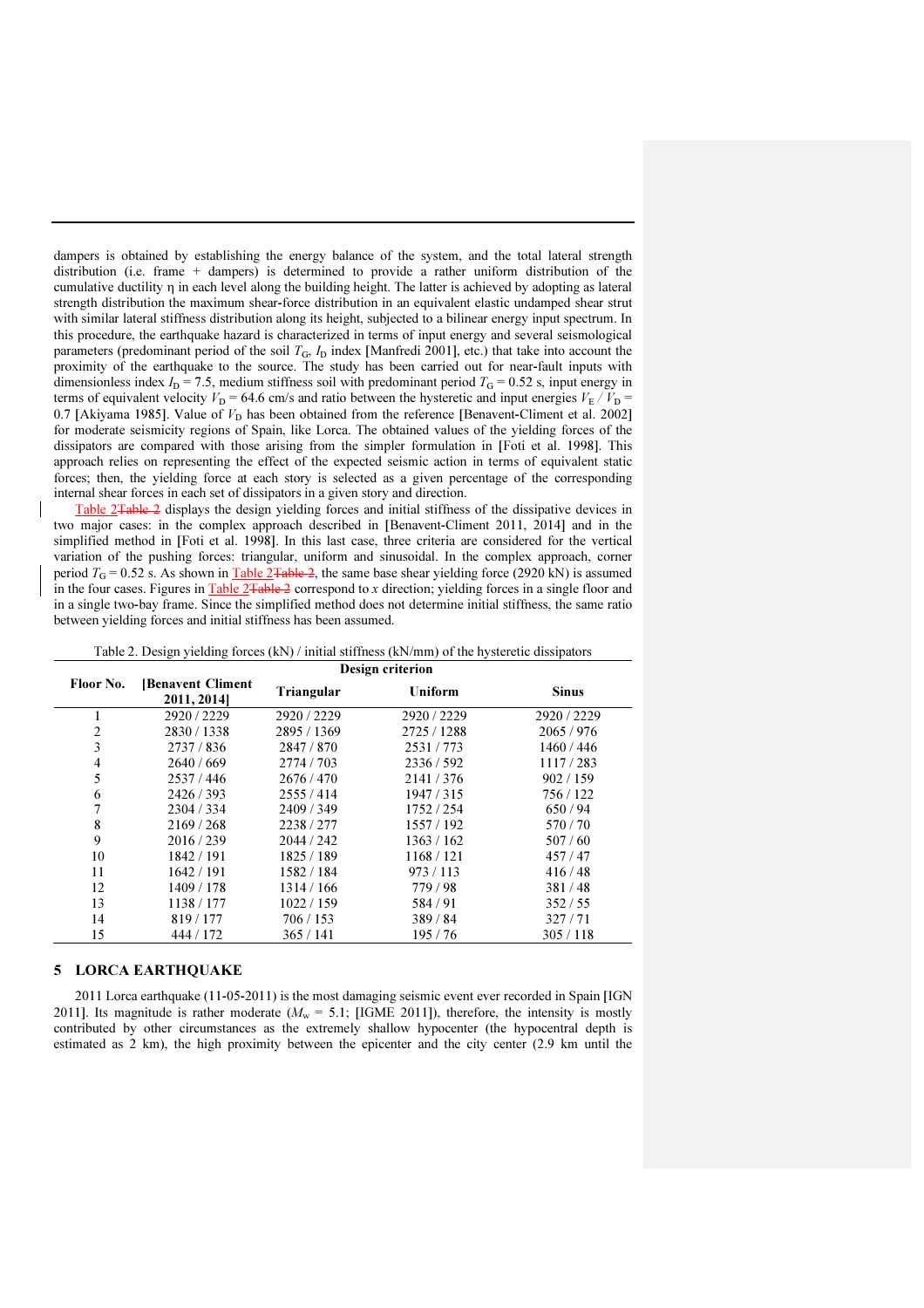seismologic station) and the ensuing strong near-fault effects. Figure 3Figure 3 displays the most severe accelerograms [IGN 2011]; those inputs were recorded in a stiff soil site, almost rock-type. The maximum acceleration of the NS component is approximately  $0.37$  g, more than three times the PGA prescribed for Lorca by the current Spanish design code [NSCE-02 2002] (0.12 g).

 $\mathbf{I}$ 



Figure 3 Accelerograms of the Lorca earthquake (11-05-2011)

Table 3 Table 3 depicts the most relevant characteristics of the considered records.  $I_A$  is the Arias Intensity [Arias 1970] given by  $I_A = \frac{\pi}{2g} \int \ddot{x}_g^2 dt$  where  $\ddot{x}_g$  is the input ground acceleration; the Arias intensity is an estimator of the input severity.  $I_D$  is the dimensionless seismic index [Manfredi 2001] given by  $I_D = \frac{\int \vec{x}_B^2 dt}{p_G A p_G v}$ . The dimensionless index accounts broadly for the velocity pulses content; small/big values of  $I<sub>D</sub>$  correspond to records with/without pulses. PI is the pulse index [Baker 2007], which takes values between 0 and 1; records with scores above 0.85 and below 0.15 are classified as pulses and nonpulses, respectively.  $E_p$  is the relative pulse energy [Zhai et al. 2013], representing the portion of the total energy of the ground motion that corresponds to the pulse. The pulse is extracted by the peak-point method [Dickinson, Gavin 2011]. Values of  $E_p$  greater than 0.3 correspond to pulse-like records and values equal to or below 0.3 are ambiguous. The Triffunac duration is defined as the time between the 5% and the 95% of the Arias Intensity  $I_A$  [Triffunac, Brady 1975]. The bracket duration [Kempton, Stewart] 2006] is comprised in between the instants when the 5% of the maximum acceleration is exceeded for the first and last time, respectively. Table 3 Table 3 shows that the Lorca accelerograms are clearly pulse-like.

Table 3. Major characteristics of the records of the Lorca earthquake (11-05-2011)

| Component $\frac{PGA}{[m/s^2]}$ |       | PGV<br>[m/s] | [m/s] | 1D   | PІ     | $E_{\mathsf{p}}$ | <b>Triffunac</b><br>duration [s] | <b>Bracket</b><br>duration [s] |
|---------------------------------|-------|--------------|-------|------|--------|------------------|----------------------------------|--------------------------------|
| NS                              | 3.920 | 0.331        | 0.527 | 2.57 | 0.9995 | 0.72             | 1.005                            | 4.035                          |
| EW                              | .409  | 0.147        | 0.117 | 3.53 | D 912. | 0.63             | 3.825                            | 14.215                         |

#### **MODELLING OF THE DYNAMIC BEHAVIOR** 6

The dynamic behavior of the selected building equipped with the energy dissipators is described with SeismoStruct software [Seismosoft 2013]. The structural behavior of the building is linear, while nonlinearities are concentrated in the dissipators. The monotonic nonlinear behavior of dissipative devices is described with a bilinear model; strain hardening is represented with the slope of the plastic branch being 0.05 times the elastic one. Cyclic hysteretic behavior takes into account the Bauschinger effect in the reloading branches.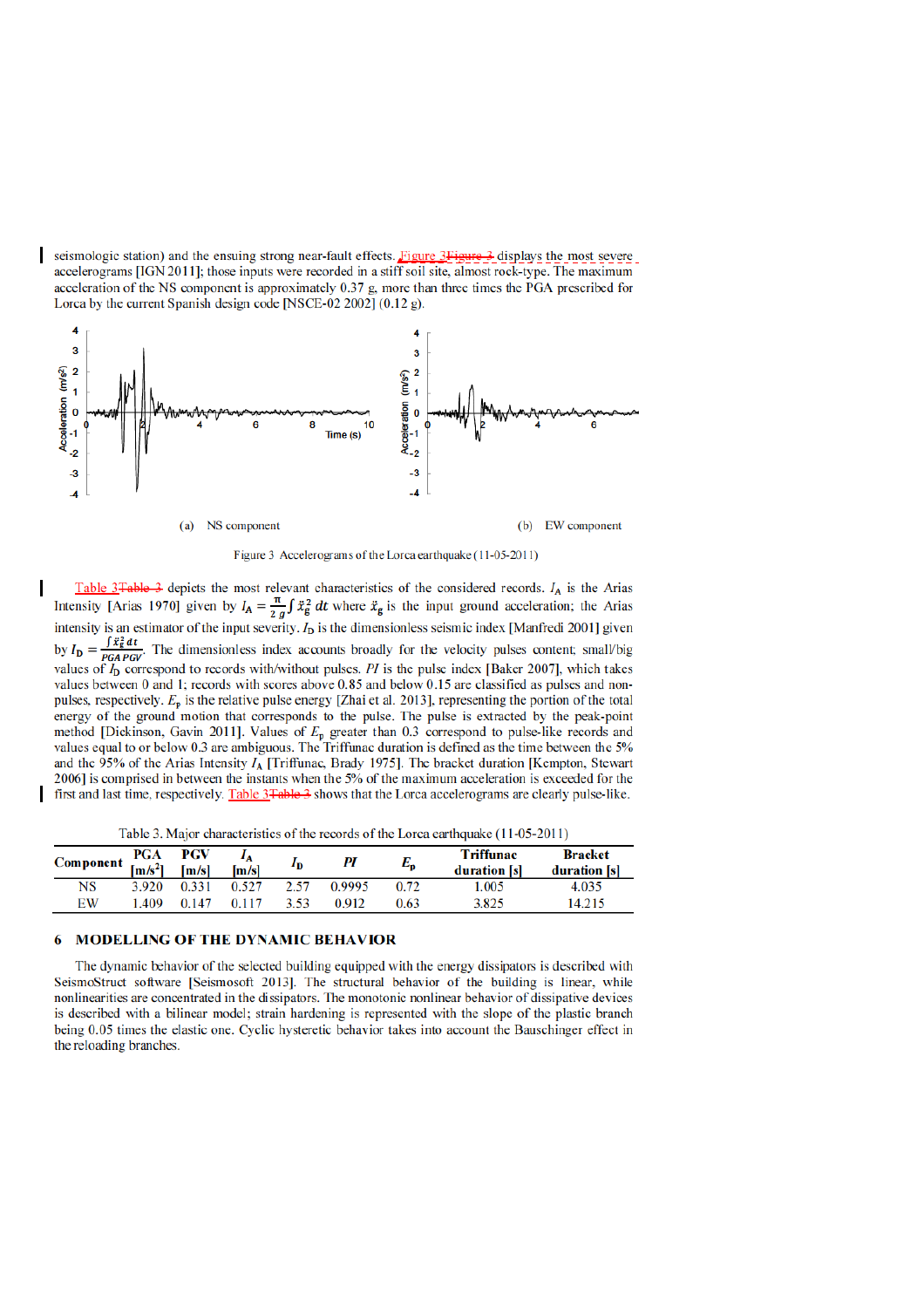Time integration is carried out with Newmark average acceleration method ( $\gamma = 0.5$ ,  $\beta = 0.25$ ). Time increment is 0.005 s and convergence criterion is based on displacement and rotation; displacement tolerance is  $10^{-5}$  m and rotation tolerance is  $10^{-5}$  rad. In each time step, maximum number of iterations is 300. Damping matrix is generated from a Rayleigh model with 5% in 1<sup>st</sup> and 4<sup>th</sup> modes.

### **7 NUMERICAL RESULTS**

Figure 4Figure 4 displays the top floor time history responses in the x direction (Figure 1Figure 1.a) of the considered building under the NS component of the Lorca record (Figure 3Figure 3.a). Figure 4Figure 4 represents three responses: frame without any bracing (bare frame), frame with conventional concentric chevron bracing (braced frame), and frame with energy dissipators installed as indicated in Figure 2Figure 2 (protected frame). Comparison among plots in Figure 4Figure 4 confirms the capacity of energy dissipators to reduce the structural response far beyond the reduction provided by conventional concentric bracing.



Figure 4 Time-history responses in  $x$  direction

In Figure 4 Figure 4, the design yielding forces of the dissipators have been determined according the four criteria listed in Table 2Table 2. Only minor differences have been found among the obtained timehistory responses. This big similarity seems to indicate little sensitivity of the performance of the dissipation system to the vertical distribution of the yielding forces.

### **8 CONCLUSIONS**

This paper presents a numerical study on the capacity of hysteretic energy dissipators to reduce the time-history response of a 15-story steel building under the strongest component of the Lorca earthquake (Spain, 11-05-2011). Preliminary results provide two major conclusions:

- Dissipators reduce significantly the maximum relative displacement. This reduction clearly exceeds the one supplied by conventional concentric bracing.
- Results are highly insensitive to distribution of the yielding forces of the dissipators.